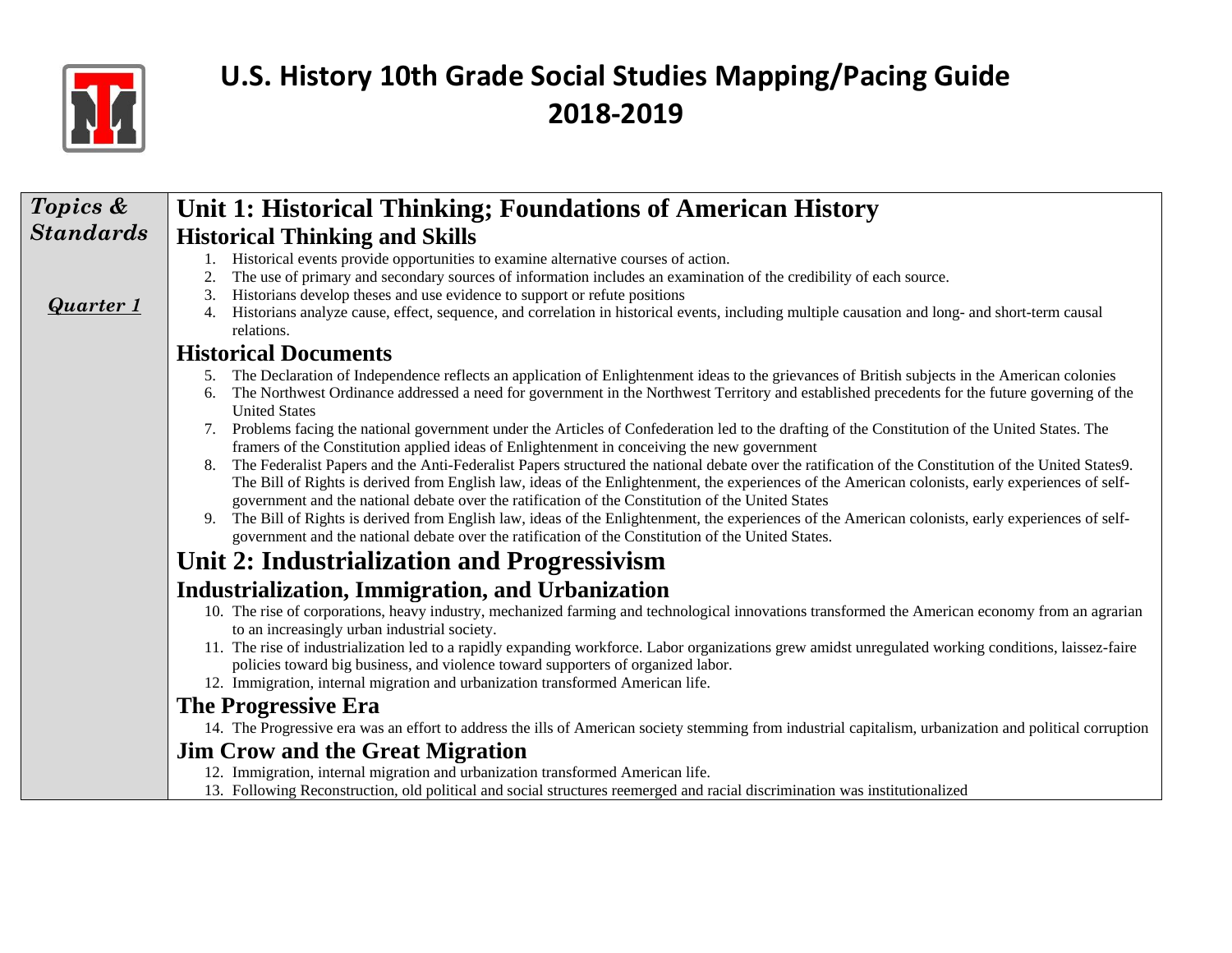| <b>Time Frame</b>  | Curriculum Units &                                    | <b>Opportunities for</b>                                    | <b>Resources</b>         | <b>Technology</b> and                                                                          |
|--------------------|-------------------------------------------------------|-------------------------------------------------------------|--------------------------|------------------------------------------------------------------------------------------------|
|                    | <b>Assessment</b>                                     | integration                                                 | (Curriculum or           | Differentiated Learning                                                                        |
|                    | (Evidence)                                            |                                                             | Textbook)                |                                                                                                |
| <b>Historical</b>  | <b>UBD Framework</b>                                  | <b>Language Arts</b>                                        | <b>McGraw Hill</b>       | www.connected.mcgraw-hill.com                                                                  |
| Thinking           | Unit: Historical Thinking                             | CCSS.ELA-LITERACY.RH.9-                                     | United States History &  |                                                                                                |
| and                | <b>Unit: Historical Documents</b>                     | 10.1<br>Cite specific textual evidence to                   | Geography-Modern         | www.discoveryeducation.com                                                                     |
| <b>Foundations</b> |                                                       | support analysis of primary and                             | <b>Times</b>             | (daily videos and current events)                                                              |
| of America         | <b>Under Construction</b><br><b>Great Work Coming</b> | secondary sources, attending to                             | (Chapter 1-2)            | www.definedstem.com                                                                            |
|                    |                                                       | such features as the date and<br>origin of the information. |                          | (GRASPS-Project based Learning)                                                                |
| 3 Weeks            |                                                       | CCSS.ELA-LITERACY.RH.9-                                     | Defined Stem             |                                                                                                |
|                    | <b>Formative/Summative</b>                            | 10.2                                                        |                          | http://sheg.stanford.edu/us<br>(Reading Like a Historian lessons and activities)               |
|                    | <b>Assessments</b>                                    | Determine the central ideas or                              | Discovery Learning       |                                                                                                |
|                    | 3-5 tasks that reach DOK 3-                           | information of a primary or<br>secondary source; provide an |                          | http://www.archives.gov/education/                                                             |
|                    | 4 AND/OR<br>2-3 FATPS/RAFTS                           | accurate summary of how key                                 | Reading Like a Historian | (Professional Development, Documents, Archived<br>materials, non-fictional articles, exhibits) |
|                    | At least 1 GRASP per                                  | events or ideas develop over the                            |                          |                                                                                                |
|                    | quarter                                               | course of the text.                                         |                          | <b>Differentiated Instruction and ELL support</b>                                              |
|                    | At least 1 Common Short                               |                                                             |                          | listed in online resources under Lesson                                                        |
|                    | Cycle per quarter                                     | McGraw-Hill Text Literacy                                   |                          | <b>Planning "Differentiation and Remediate."</b>                                               |
|                    | *Assessments located within unit                      | Resources                                                   |                          |                                                                                                |
|                    | <b>McGraw-Hill Assessment</b>                         |                                                             |                          |                                                                                                |
|                    | Resources                                             | <b>Reading Essentials</b>                                   |                          |                                                                                                |
|                    | Lesson Quiz                                           | <b>Graphic Novels</b>                                       |                          |                                                                                                |
|                    | Lesson Review                                         | <b>Biographies</b>                                          |                          |                                                                                                |
|                    | <b>Chapter Assessment</b>                             | Research and                                                |                          |                                                                                                |
|                    | Self-Check Quiz                                       | <b>Writing Skills</b>                                       |                          |                                                                                                |
|                    |                                                       | Content/Academic                                            |                          |                                                                                                |
|                    |                                                       | Vocabulary                                                  |                          |                                                                                                |
|                    |                                                       | <b>Ohio Public Library</b>                                  |                          |                                                                                                |
|                    |                                                       | Information                                                 |                          |                                                                                                |
|                    |                                                       | Network                                                     |                          |                                                                                                |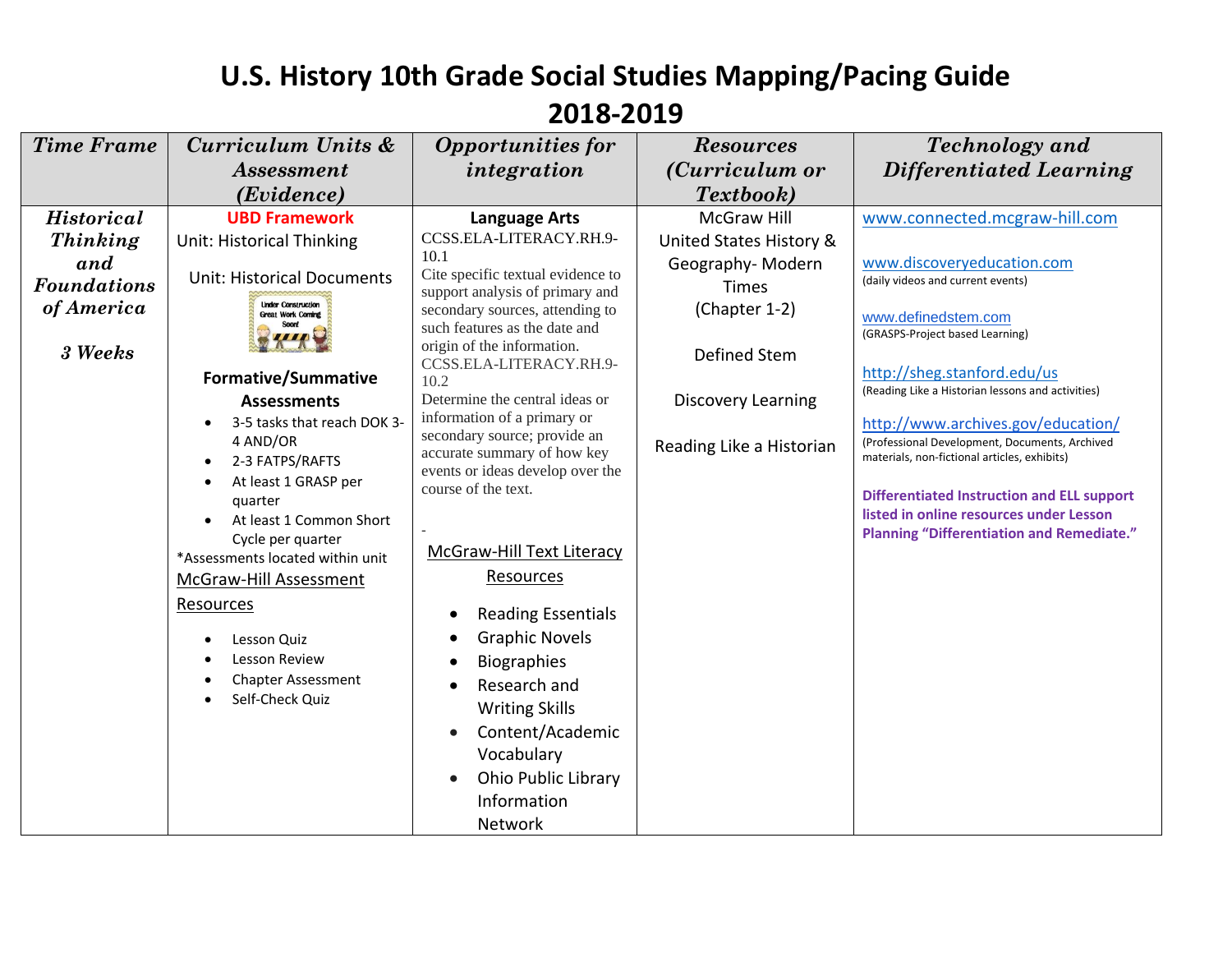| Industrialization<br>and<br>Progressivism<br>5 Weeks | <b>UBD Framework</b><br>Unit: Industrialization and<br>Progressivism<br><b>Under Construction</b><br>Great Work Coming<br><b>Formative/Summative</b><br><b>Assessments</b><br>4-6 tasks that reach DOK 3-<br>4 AND/OR<br>3-4 FATPS/RAFTS<br>At least 1 GRASP per<br>quarter<br>At least 1 Common Short<br>Cycle per quarter<br>*Assessments located within unit<br>McGraw-Hill Assessment<br>Resources<br>Lesson Quiz<br>Lesson Review<br><b>Chapter Assessment</b><br>Self-Check Quiz | <b>Language Arts</b><br>CCSS.ELA-LITERACY.RH.9-<br>10.4<br>Determine the meaning of words<br>and phrases as they are used in a<br>text, including vocabulary<br>describing political, social, or<br>economic aspects of<br>history/social science.<br>CCSS.ELA-LITERACY.RH.9-<br>10.5<br>Analyze how a text uses<br>structure to emphasize key<br>points or advance an explanation<br>or analysis.<br>McGraw-Hill Text Literacy<br><u>Resources</u><br><b>Reading Essentials</b><br><b>Graphic Novels</b><br><b>Biographies</b><br>Research and<br><b>Writing Skills</b><br>Content/Academic<br>$\bullet$<br>Vocabulary<br>Ohio Public Library<br>Information | <b>McGraw Hill</b><br>United States History &<br>Geography-Modern<br><b>Times</b><br>(Chapters 3-6)<br>Defined Stem<br><b>Discovery Learning</b><br>Reading Like a Historian | www.connected.mcgraw-hill.com<br>www.discoveryeducation.com<br>(daily videos and current events)<br>www.definedstem.com<br>(GRASPS-Project based Learning)<br>http://sheg.stanford.edu/us<br>(Reading Like a Historian lessons and activities)<br>http://www.archives.gov/education/<br>(Professional Development, Documents, Archived<br>materials, non-fictional articles, exhibits)<br><b>Differentiated Instruction and ELL support</b><br>listed in online resources under Lesson<br><b>Planning "Differentiation and Remediate."</b> |
|------------------------------------------------------|----------------------------------------------------------------------------------------------------------------------------------------------------------------------------------------------------------------------------------------------------------------------------------------------------------------------------------------------------------------------------------------------------------------------------------------------------------------------------------------|---------------------------------------------------------------------------------------------------------------------------------------------------------------------------------------------------------------------------------------------------------------------------------------------------------------------------------------------------------------------------------------------------------------------------------------------------------------------------------------------------------------------------------------------------------------------------------------------------------------------------------------------------------------|------------------------------------------------------------------------------------------------------------------------------------------------------------------------------|--------------------------------------------------------------------------------------------------------------------------------------------------------------------------------------------------------------------------------------------------------------------------------------------------------------------------------------------------------------------------------------------------------------------------------------------------------------------------------------------------------------------------------------------|
|                                                      |                                                                                                                                                                                                                                                                                                                                                                                                                                                                                        | Network                                                                                                                                                                                                                                                                                                                                                                                                                                                                                                                                                                                                                                                       |                                                                                                                                                                              |                                                                                                                                                                                                                                                                                                                                                                                                                                                                                                                                            |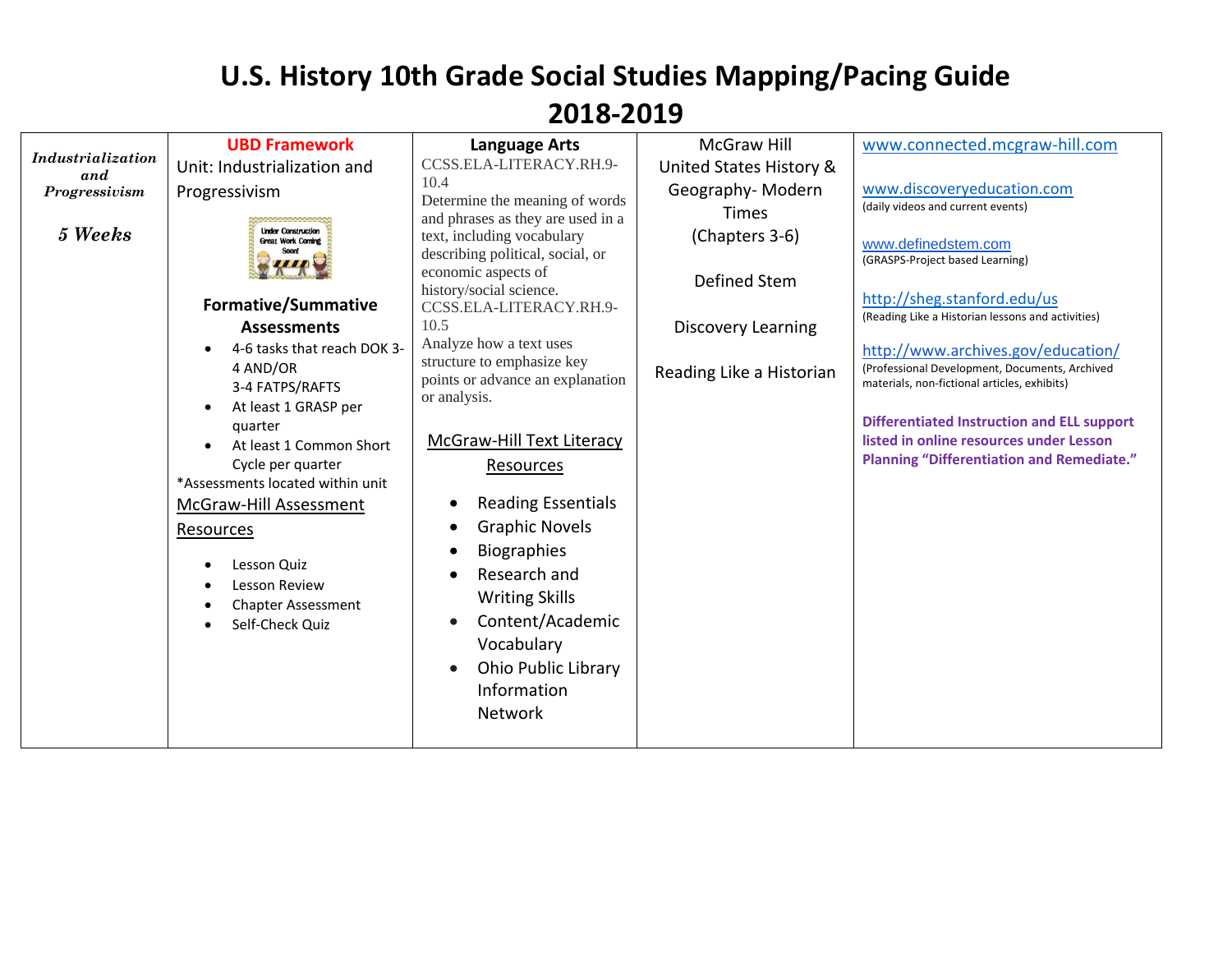| Topics &         | Unit 3: Foreign Affairs from Imperialism to Post-World War I                                                                                                                                                                                                                                                               |
|------------------|----------------------------------------------------------------------------------------------------------------------------------------------------------------------------------------------------------------------------------------------------------------------------------------------------------------------------|
| <b>Standards</b> | <b>American Imperialism and World War I</b>                                                                                                                                                                                                                                                                                |
|                  | 15. As a result of overseas expansion, the Spanish-American War and World War I, the United States emerged as a world power                                                                                                                                                                                                |
|                  | Post-World War I                                                                                                                                                                                                                                                                                                           |
| <b>Quarter 2</b> | 16. After WWI, the United States pursued efforts to maintain peace in the world. However, as a result of the national debate over the Versailles Treaty<br>ratification and the League of Nations, the United States moved away from the role of world peacekeeper and limited its involvement in international<br>affairs |
|                  | Unit 4: Prosperity, Depression, and the New Deal                                                                                                                                                                                                                                                                           |
|                  | <b>Social Change in the Roaring Twenties</b>                                                                                                                                                                                                                                                                               |
|                  | 17. Racial intolerance, anti-immigrant attitudes and the Red Scare contributed to social unrest after World War I<br>18. An improved standard of living for many, combined with technological innovations in communication, transportation and industry, resulted in social<br>and cultural changes and tensions           |
|                  | 19. Movements such as the Harlem Renaissance, African-American migration, women's suffrage and Prohibition all contributed to social change                                                                                                                                                                                |
|                  | <b>The Great Depression</b>                                                                                                                                                                                                                                                                                                |
|                  | 20. The Great Depression was caused, in part, by the federal government's monetary policies, stock market speculation, and increasing consumer debt.<br>The role of the federal government expanded as a result of the Great Depression                                                                                    |
|                  | Unit 5: From Isolation to World War                                                                                                                                                                                                                                                                                        |
|                  | <b>U.S. Entry into World War II</b>                                                                                                                                                                                                                                                                                        |
|                  | 21. During the 1930s, the U.S. government attempted to distance the country from earlier interventionist policies in the Western Hemisphere as well as<br>retain an isolationist approach to events in Europe and Asia until the beginning of WWII                                                                         |
|                  | <b>The American Home Front</b>                                                                                                                                                                                                                                                                                             |
|                  | 22. The United States mobilization of its economic and military resources during World War II brought significant changes to American society                                                                                                                                                                              |
|                  |                                                                                                                                                                                                                                                                                                                            |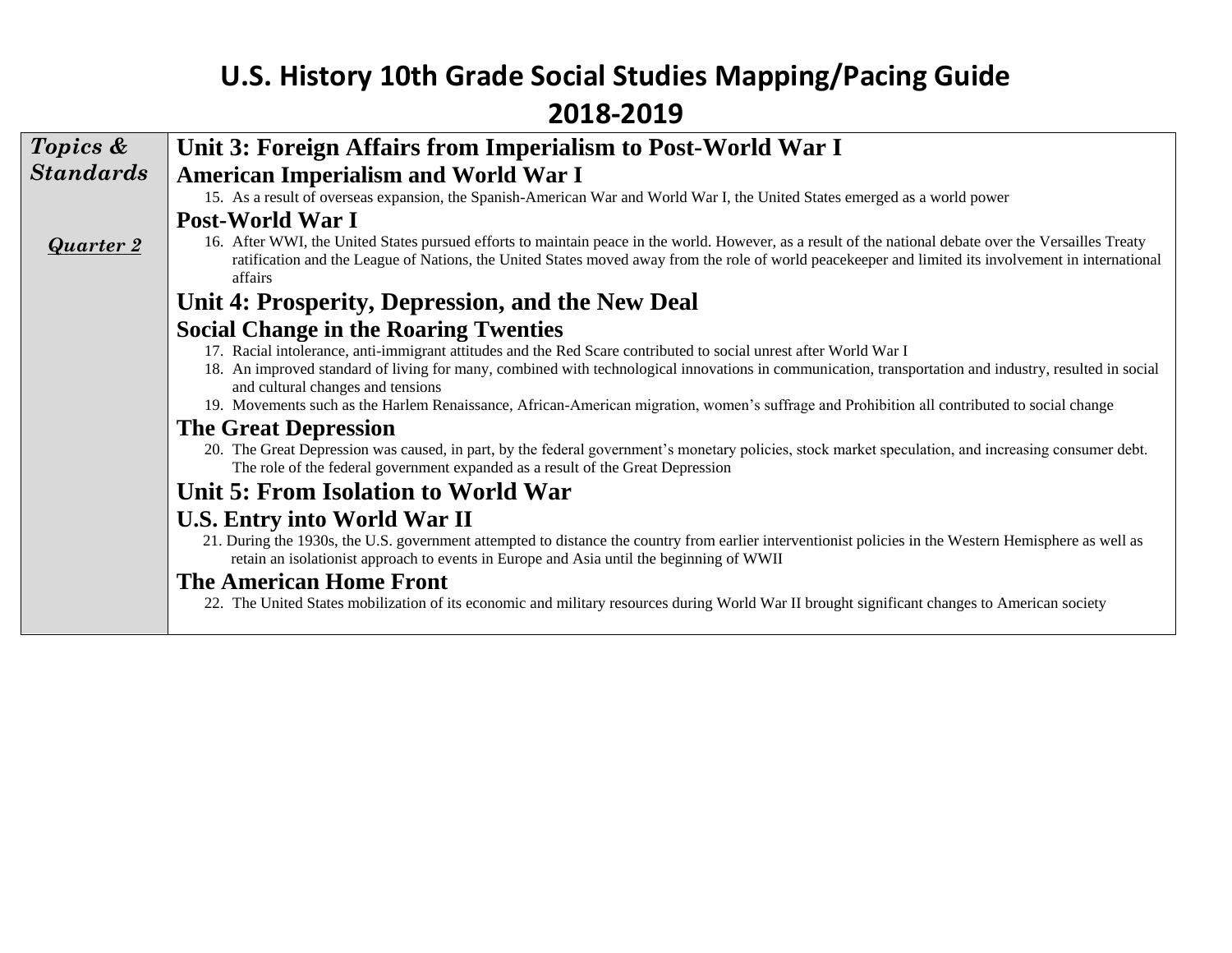#### **U.S. History 10th Grade Social Studies Mapping/Pacing Guide 2018-2019** *Time Frame Curriculum Units & Technology and Differentiated Opportunities for Resources (Curriculum or Learning Assessment integration (Evidence) Textbook) Foreign*  **UBD Framework** McGraw Hill [www.connected.mcgraw-hill.com](http://www.connected.mcgraw-hill.com/) **Language Arts** *Affairs from*  [CCSS.ELA-](http://www.corestandards.org/ELA-Literacy/RH/9-10/3/)Unit: Imperialism and WWI United States History [LITERACY.RH.9-10.3](http://www.corestandards.org/ELA-Literacy/RH/9-10/3/) *Imperialism*  & Geography[www.discoveryeducation.com](http://www.discoveryeducation.com/) Analyze in detail a series of **Under Construction** (daily videos and current events) *to Post-World*  Modern Times **Great Work Coming** events described in a text; Soon! *War I* determine whether earlier (Chapter 7) [www.definedstem.com](http://www.definedstem.com/) events caused later ones or (GRASPS-Project based Learning) simply preceded them. *3 Weeks* **Formative/Summative**  Defined Stem <http://sheg.stanford.edu/us> (Reading **Assessments** McGraw-Hill Text Like a Historian lessons and activities) 3-5 tasks that reach DOK Discovery Learning Literacy Resources 3-4 AND/OR <http://www.archives.gov/education/> 2-3 FATPS/RAFTS (Professional Development, Documents, Archived materials, Reading Like a • Reading At least 1 GRASP per non-fictional articles, exhibits) Historian Essentials quarter At least 1 Common Short **Differentiated Instruction and ELL support listed**  Graphic Novels Cycle per quarter **in online resources under Lesson Planning**  Biographies **"Differentiation and Remediate."** \*Assessments located within unit • Research and McGraw-Hill Assessment Writing Skills Resources Content/Academi Lesson Quiz c Vocabulary Lesson Review Ohio Public Chapter Assessment Library Self-Check Quiz Information Network *Prosperity,*  **UBD Framework** McGraw Hill [www.connected.mcgraw-hill.com](http://www.connected.mcgraw-hill.com/) **Language Arts** *Depression,*  [CCSS.ELA-](http://www.corestandards.org/ELA-Literacy/RH/9-10/8/)Unit: The Great Depression, United States History [LITERACY.RH.9-10.8](http://www.corestandards.org/ELA-Literacy/RH/9-10/8/) *and the New*  New Deal Interwar Period & Geography[www.discoveryeducation.com](http://www.discoveryeducation.com/) Assess the extent to which the (daily videos and current events)*Deal* 1919-1941 Modern Times reasoning and evidence in a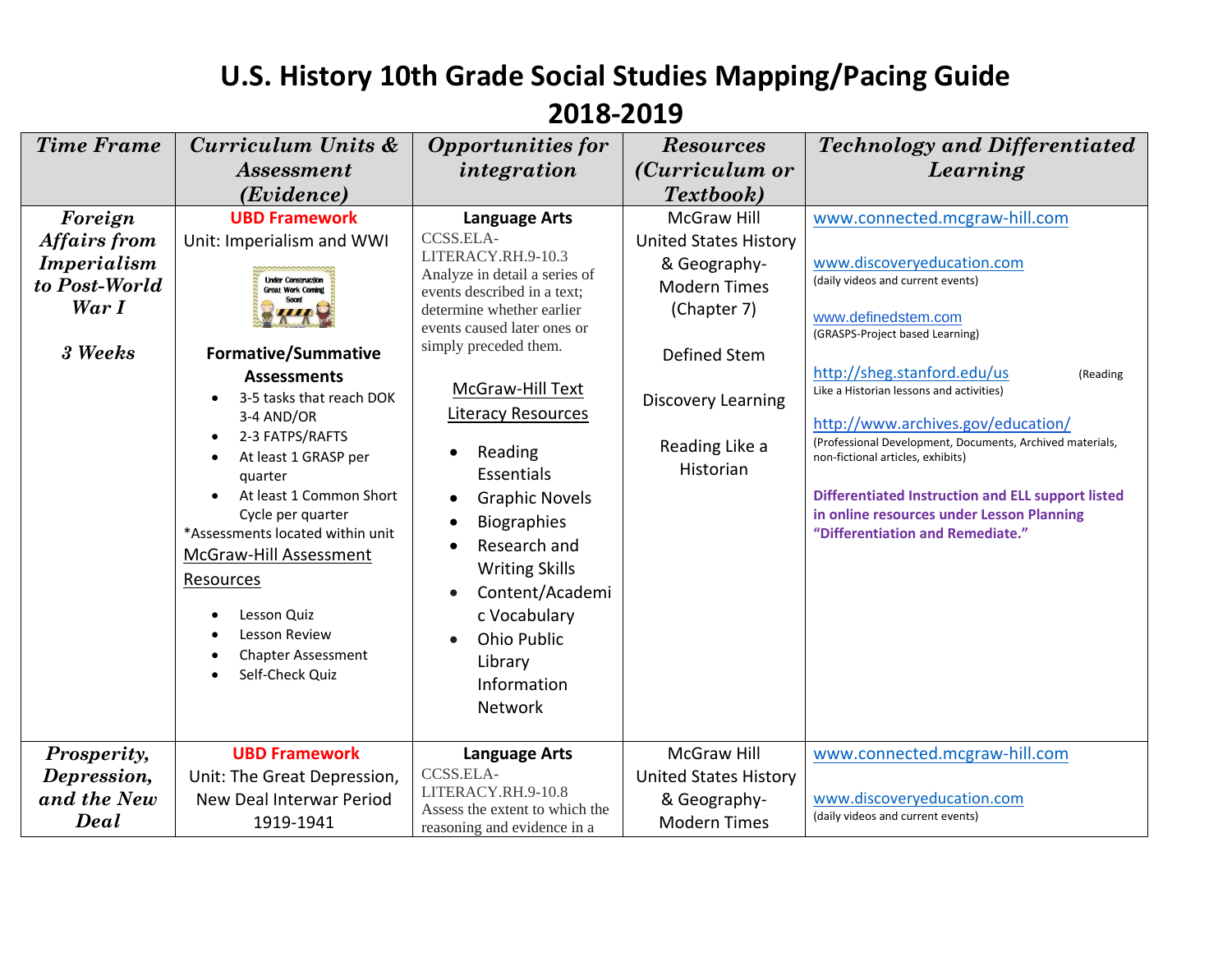| 3 Weeks                                             | <b>Under Construction</b><br><b>Great Work Coming</b><br><b>Formative/Summative</b><br><b>Assessments</b><br>3-5 tasks that reach DOK<br>3-4 AND/OR<br>2-3 FATPS/RAFTS<br>At least 1 GRASP per<br>quarter<br>At least 1 Common Short<br>Cycle per quarter<br>*Assessments located within unit<br>McGraw-Hill Assessment<br>Resources<br>Lesson Quiz<br>Lesson Review<br><b>Chapter Assessment</b><br>Self-Check Quiz<br>$\bullet$ | text support the author's<br>claims.<br>CCSS.ELA-<br>LITERACY.RH.9-10.9<br>Compare and contrast<br>treatments of the same topic in<br>several primary and secondary<br>sources.<br>McGraw-Hill Text<br><b>Literacy Resources</b><br>Reading<br>Essentials<br><b>Graphic Novels</b><br>$\bullet$<br><b>Biographies</b><br>Research and<br><b>Writing Skills</b><br>Content/Academi<br>$\bullet$<br>c Vocabulary<br><b>Ohio Public</b><br>Library<br>Information<br>Network | (Chapters 8-10)<br>Defined Stem<br><b>Discovery Learning</b><br>Reading Like a<br>Historian                                   | www.definedstem.com<br>(GRASPS-Project based Learning)<br>http://sheg.stanford.edu/us<br>(Reading<br>Like a Historian lessons and activities)<br>http://www.archives.gov/education/<br>(Professional Development, Documents, Archived materials,<br>non-fictional articles, exhibits)<br><b>Differentiated Instruction and ELL support listed</b><br>in online resources under Lesson Planning<br>"Differentiation and Remediate." |
|-----------------------------------------------------|-----------------------------------------------------------------------------------------------------------------------------------------------------------------------------------------------------------------------------------------------------------------------------------------------------------------------------------------------------------------------------------------------------------------------------------|---------------------------------------------------------------------------------------------------------------------------------------------------------------------------------------------------------------------------------------------------------------------------------------------------------------------------------------------------------------------------------------------------------------------------------------------------------------------------|-------------------------------------------------------------------------------------------------------------------------------|------------------------------------------------------------------------------------------------------------------------------------------------------------------------------------------------------------------------------------------------------------------------------------------------------------------------------------------------------------------------------------------------------------------------------------|
| From<br><b>Isolation</b> to<br>World War<br>2 Weeks | <b>UBD Framework</b><br>Unit: America in WWII<br><b>Under Construction</b><br><b>Great Work Coming</b>                                                                                                                                                                                                                                                                                                                            | <b>Language Arts</b><br>CCSS.ELA-<br>LITERACY.RH.9-10.4<br>Determine the meaning of<br>words and phrases as they are<br>used in a text, including<br>vocabulary describing<br>political, social, or economic                                                                                                                                                                                                                                                              | <b>McGraw Hill</b><br><b>United States History</b><br>& Geography-<br><b>Modern Times</b><br>(Chapters 11-12)<br>Defined Stem | www.connected.mcgraw-hill.com<br>www.discoveryeducation.com<br>(daily videos and current events)<br>www.definedstem.com<br>(GRASPS-Project based Learning)                                                                                                                                                                                                                                                                         |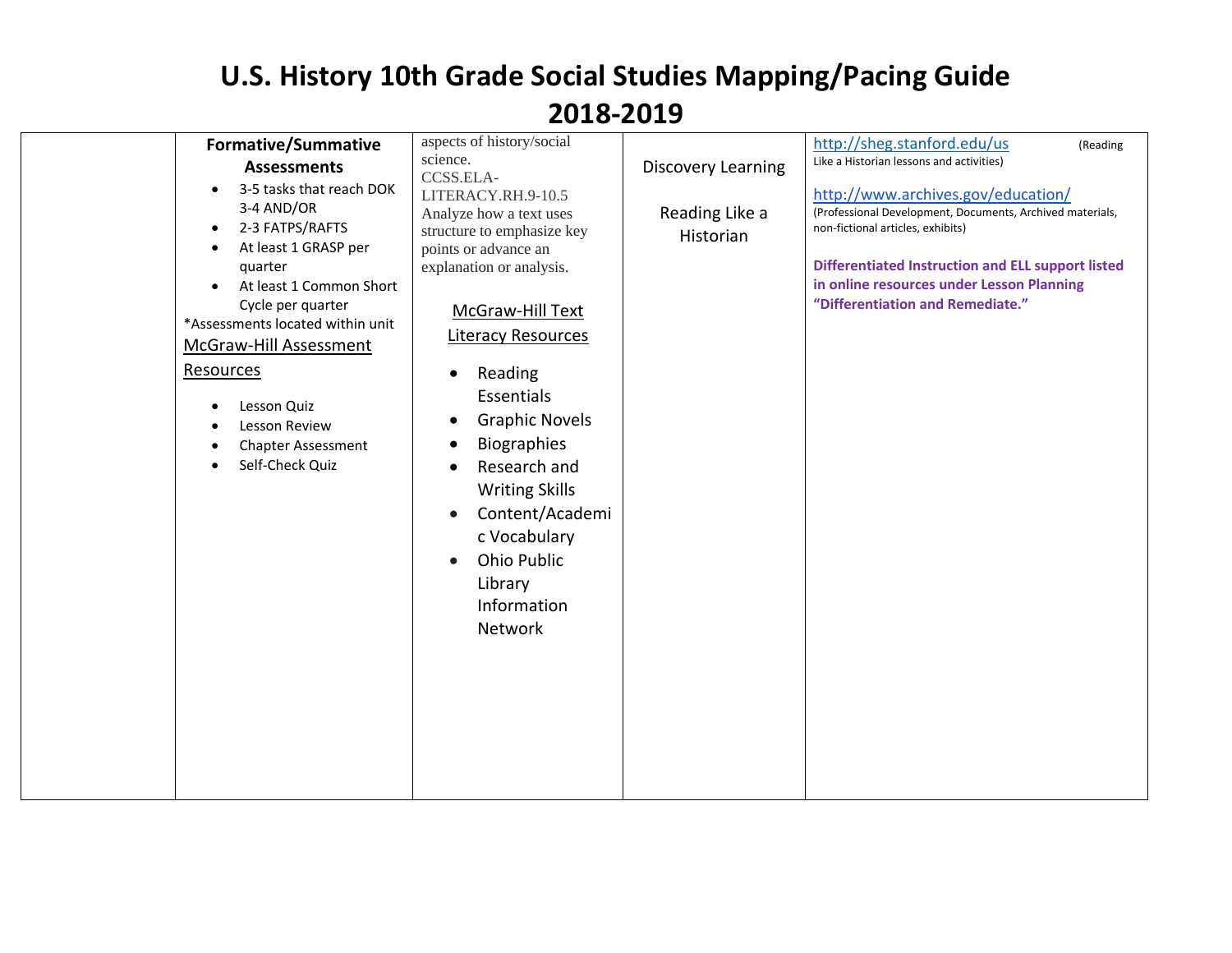| Topics &         | Unit 6: Cold War (4 weeks)                                                                                                                                                                                                                                                                                                                                                                                                                                                                                                                                                                                         |
|------------------|--------------------------------------------------------------------------------------------------------------------------------------------------------------------------------------------------------------------------------------------------------------------------------------------------------------------------------------------------------------------------------------------------------------------------------------------------------------------------------------------------------------------------------------------------------------------------------------------------------------------|
| <b>Standards</b> | <b>Cold War America</b>                                                                                                                                                                                                                                                                                                                                                                                                                                                                                                                                                                                            |
| Quarter 3        | 23. Use of atomic weapons changed the nature of war, altered the balance of power and began the nuclear age.<br>24. The United States followed a policy of containment during the Cold War in response to the spread of communism.<br>25. The Second Red Scare and McCarthyism reflected Cold War fears in American society.<br>26. The Cold War and conflicts in Korea and Vietnam influenced domestic and international politics.<br>27. The collapse of communist governments in Eastern Europe and the U.S.S.R. brought an end to the Cold War<br>Unit 7: Social Transformation in the United States (4 weeks) |
|                  | <b>Postwar Boom</b><br>29. The postwar economic boom, greatly affected by advances in science, produced epic changes in American life.                                                                                                                                                                                                                                                                                                                                                                                                                                                                             |
|                  | <b>Civil Rights Movement</b><br>28. Following World War II, the United States experienced a struggle for racial and gender equality and the extension of civil rights                                                                                                                                                                                                                                                                                                                                                                                                                                              |

| <b>Time Frame</b> | <b>Curriculum Units</b>                                         | <b>Opportunities for</b>                                             | <b>Resources</b>             | <b>Technology and Differentiated</b>                           |
|-------------------|-----------------------------------------------------------------|----------------------------------------------------------------------|------------------------------|----------------------------------------------------------------|
|                   | & Assessment                                                    | integration                                                          | ( <i>Curriculum or</i>       | Learning                                                       |
|                   | ( <i>Evidence</i> )                                             |                                                                      | <b>Textbook</b> )            |                                                                |
| Cold War          | <b>UBD Framework</b>                                            | <b>Language Arts</b>                                                 | McGraw Hill                  | www.connected.mcgraw-hill.com                                  |
|                   |                                                                 | CCSS.ELA-LITERACY.RH.9-                                              | <b>United States History</b> |                                                                |
| 4 Week            | Unit: The Cold War                                              | 10.1                                                                 | & Geography-                 | www.discoveryeducation.com                                     |
|                   | <b>Under Construction</b>                                       | Cite specific textual evidence to<br>support analysis of primary and | <b>Modern Times</b>          | (daily videos and current events)                              |
|                   | <b>Great Work Coming</b><br>Soonl<br><b>Formative/Summative</b> | secondary sources, attending to                                      | (Chapter 13)                 | www.definedstem.com                                            |
|                   |                                                                 | such features as the date and origin<br>of the information.          | Defined Stem                 | (GRASPS-Project based Learning)                                |
|                   |                                                                 | CCSS.ELA-LITERACY.RH.9-                                              |                              | http://sheg.stanford.edu/us                                    |
|                   | <b>Assessments</b>                                              | 10.2<br>Determine the central ideas or                               | <b>Discovery Learning</b>    | (Reading Like a Historian lessons and activities)              |
|                   | 3-5 tasks that reach                                            | information of a primary or                                          |                              | http://www.archives.gov/education/                             |
|                   | DOK 3-4 AND/OR                                                  | secondary source; provide an                                         |                              | (Professional Development, Documents, Archived materials, non- |
|                   | 2-3 FATPS/RAFTS                                                 | accurate summary of how key                                          | Reading Like a               | fictional articles, exhibits)                                  |
|                   | At least 1 GRASP per                                            | events or ideas develop over the                                     | <b>Historian</b>             |                                                                |
|                   | quarter                                                         | course of the text.                                                  |                              |                                                                |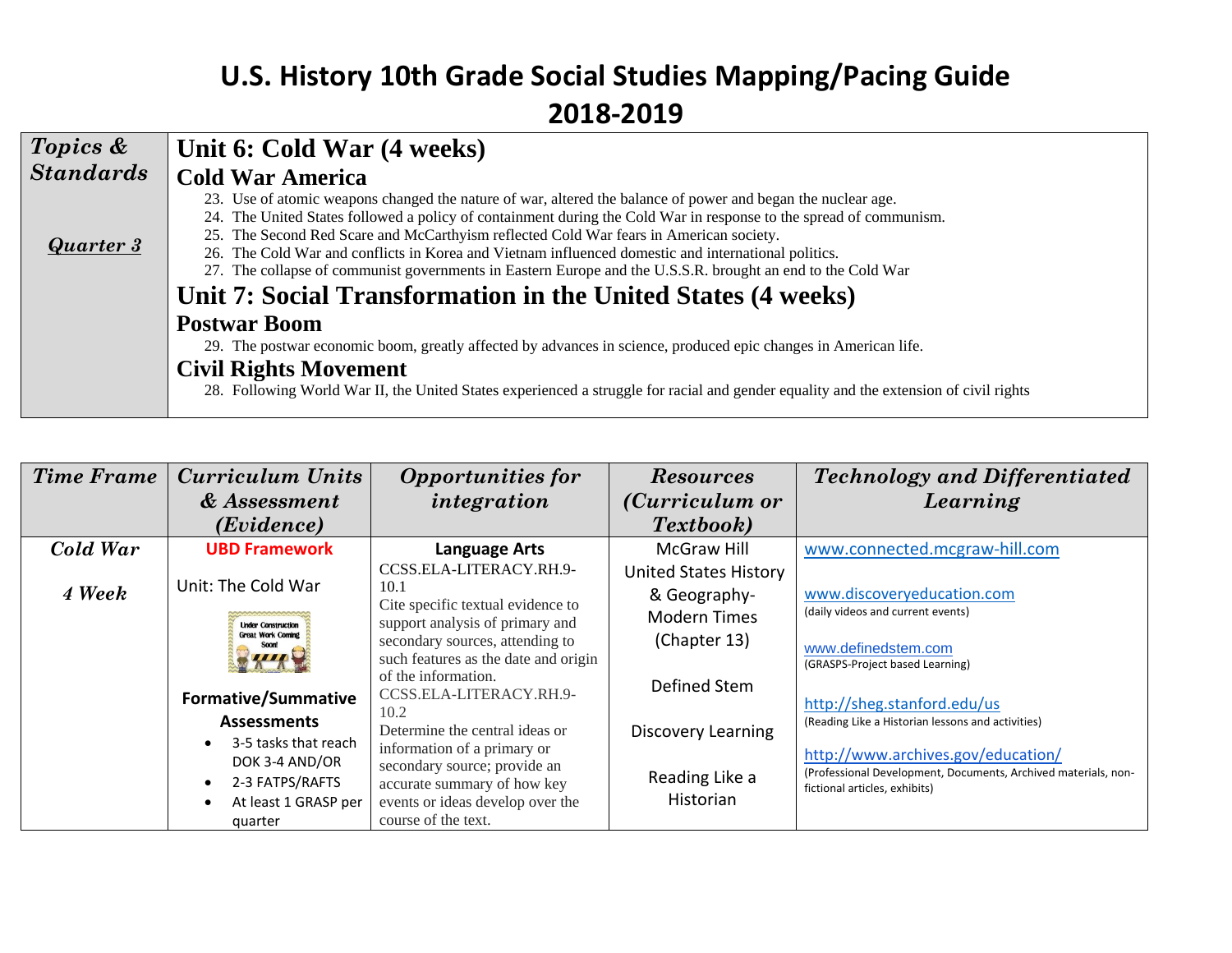|                                                                                     | At least 1 Common<br>$\bullet$<br>Short Cycle per<br>quarter<br>*Assessments located within<br>unit<br>McGraw-Hill<br><b>Assessment Resources</b><br>Lesson Quiz<br>٠<br>Lesson Review<br><b>Chapter Assessment</b><br>Self-Check Quiz                                                                                                                                              | McGraw-Hill Text Literacy<br>Resources<br><b>Reading Essentials</b><br><b>Graphic Novels</b><br><b>Biographies</b><br><b>Research and Writing</b><br><b>Skills</b><br>Content/Academic<br>Vocabulary<br><b>Ohio Public Library</b><br><b>Information Network</b>                                                                                                                                                                                                              |                                                                                                                                                                                          | Differentiated Instruction and ELL support listed in<br>online resources under Lesson Planning<br>"Differentiation and Remediate."                                                                                                                                                                                                                                                                                                                                                                                               |
|-------------------------------------------------------------------------------------|-------------------------------------------------------------------------------------------------------------------------------------------------------------------------------------------------------------------------------------------------------------------------------------------------------------------------------------------------------------------------------------|-------------------------------------------------------------------------------------------------------------------------------------------------------------------------------------------------------------------------------------------------------------------------------------------------------------------------------------------------------------------------------------------------------------------------------------------------------------------------------|------------------------------------------------------------------------------------------------------------------------------------------------------------------------------------------|----------------------------------------------------------------------------------------------------------------------------------------------------------------------------------------------------------------------------------------------------------------------------------------------------------------------------------------------------------------------------------------------------------------------------------------------------------------------------------------------------------------------------------|
| <b>Social</b><br><b>Transformation</b><br>in the United<br><b>States</b><br>4 Weeks | <b>UBD Framework</b><br>Unit:<br><b>Formative/Summative</b><br><b>Assessments</b><br>3-5 tasks that reach<br>DOK 3-4 AND/OR<br>2-3 FATPS/RAFTS<br>$\bullet$<br>At least 1 GRASP per<br>$\bullet$<br>quarter<br>At least 1 Common<br>Short Cycle per<br>quarter<br>*Assessments located within<br>unit<br>McGraw-Hill<br><b>Assessment Resources</b><br>Lesson Quiz<br>Lesson Review | <b>Language Arts</b><br>CCSS.ELA-LITERACY.RH.9-<br>10.3<br>Analyze in detail a series of events<br>described in a text; determine<br>whether earlier events caused later<br>ones or simply preceded them.<br>McGraw-Hill Text Literacy<br><b>Resources</b><br><b>Reading Essentials</b><br><b>Graphic Novels</b><br><b>Biographies</b><br><b>Research and Writing</b><br><b>Skills</b><br>Content/Academic<br>Vocabulary<br>Ohio Public Library<br><b>Information Network</b> | <b>McGraw Hill</b><br><b>United States History</b><br>& Geography-<br><b>Modern Times</b><br>(Chapter 14-16)<br>Defined Stem<br><b>Discovery Learning</b><br>Reading Like a<br>Historian | www.connected.mcgraw-hill.com<br>www.discoveryeducation.com<br>(daily videos and current events)<br>www.definedstem.com<br>(GRASPS-Project based Learning)<br>http://sheg.stanford.edu/us<br>(Reading Like<br>a Historian lessons and activities)<br>http://www.archives.gov/education/<br>(Professional Development, Documents, Archived materials, non-<br>fictional articles, exhibits)<br>Differentiated Instruction and ELL support listed in<br>online resources under Lesson Planning<br>"Differentiation and Remediate." |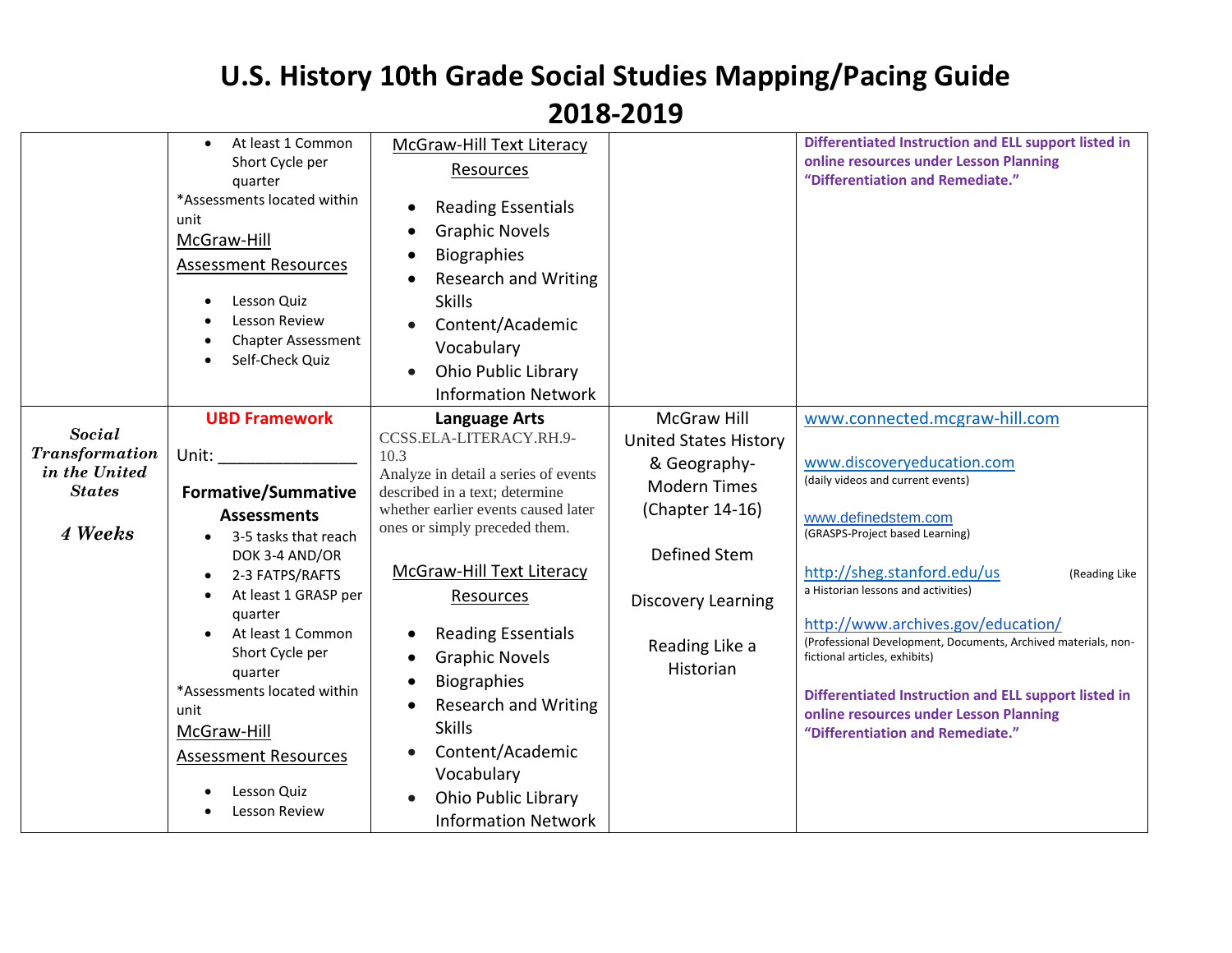|  | Chapter Assessment<br>Self-Check Quiz |  |  |
|--|---------------------------------------|--|--|
|  |                                       |  |  |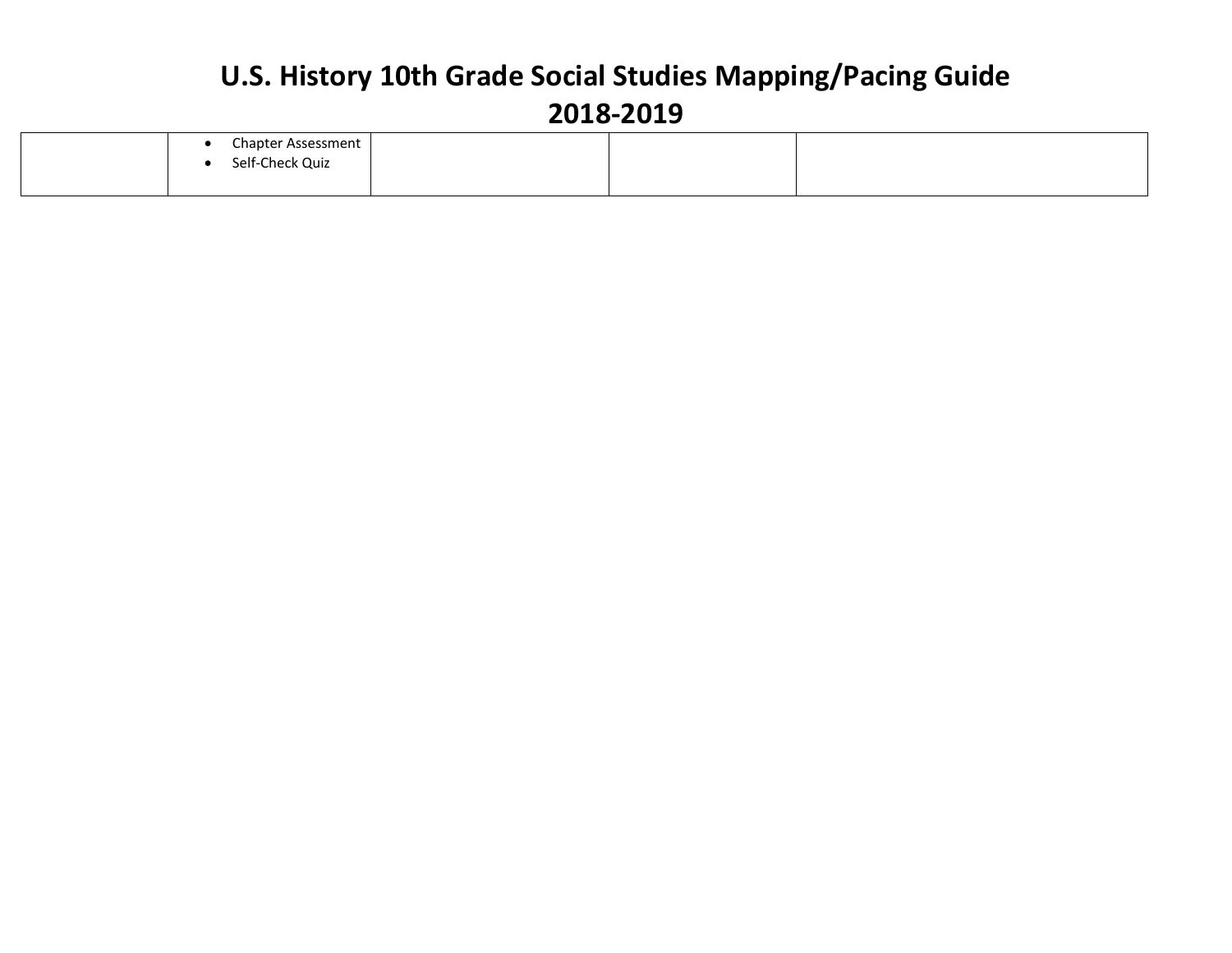| 30. The continuing population flow from cities to suburbs, the internal migrations from the Rust Belt to the Sun Belt and the increase in immigration |
|-------------------------------------------------------------------------------------------------------------------------------------------------------|
|                                                                                                                                                       |
| 31. Political debates focused on the extent of the role of government in the economy, environmental protection, social welfare and national security  |
|                                                                                                                                                       |
|                                                                                                                                                       |
| 32. Improved global communications, international trade, transnational business organizations, overseas competition and the shift from                |
| 33. The United States faced new political, national security and economic challenges in the post-Cold War world and following the attacks on          |
|                                                                                                                                                       |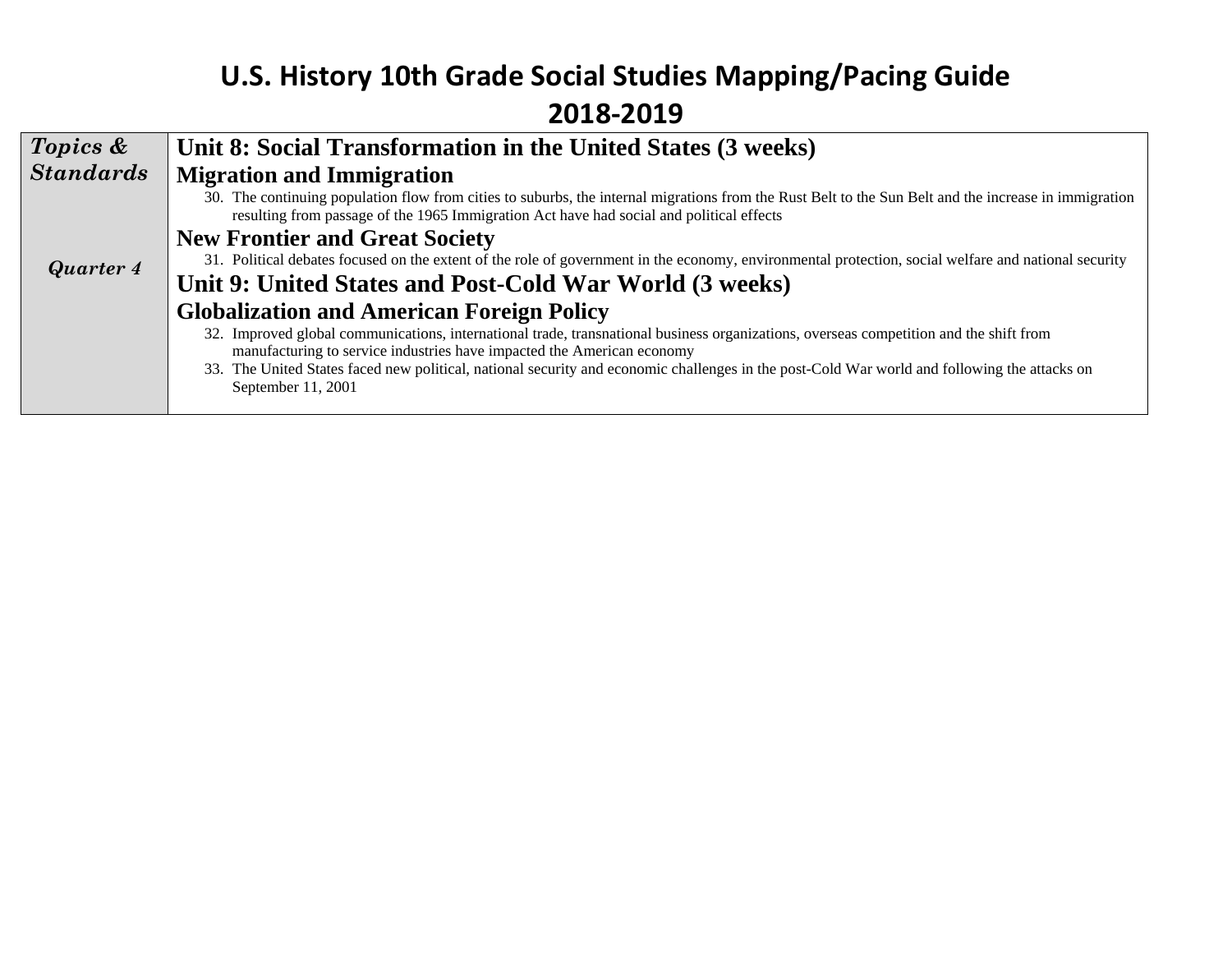| <b>Time Frame</b>        | <b>Curriculum Units</b>                                                                                                                                                                                                                                                                                                                                 | <i><b>Opportunities</b></i>                                                                                                                                                                                                                                                                                                                    | <b>Resources</b>         | <b>Technology and Differentiated</b>                                                                                                                                                                                                                                        |
|--------------------------|---------------------------------------------------------------------------------------------------------------------------------------------------------------------------------------------------------------------------------------------------------------------------------------------------------------------------------------------------------|------------------------------------------------------------------------------------------------------------------------------------------------------------------------------------------------------------------------------------------------------------------------------------------------------------------------------------------------|--------------------------|-----------------------------------------------------------------------------------------------------------------------------------------------------------------------------------------------------------------------------------------------------------------------------|
|                          | & Assessment                                                                                                                                                                                                                                                                                                                                            | for integration                                                                                                                                                                                                                                                                                                                                | ( <i>Curriculum or</i>   | Learning                                                                                                                                                                                                                                                                    |
|                          | (Evidence)                                                                                                                                                                                                                                                                                                                                              |                                                                                                                                                                                                                                                                                                                                                | Textbook)                |                                                                                                                                                                                                                                                                             |
|                          | <b>UBD Framework</b>                                                                                                                                                                                                                                                                                                                                    | <b>Language Arts</b>                                                                                                                                                                                                                                                                                                                           | <b>McGraw Hill</b>       | www.connected.mcgraw-hill.com                                                                                                                                                                                                                                               |
| Social                   |                                                                                                                                                                                                                                                                                                                                                         | CCSS.ELA-                                                                                                                                                                                                                                                                                                                                      | United States History &  |                                                                                                                                                                                                                                                                             |
| <b>Transformation</b>    | Unit: Civil Rights, 1950's,                                                                                                                                                                                                                                                                                                                             | LITERACY.RH.9-10.3<br>Analyze in detail a series                                                                                                                                                                                                                                                                                               | Geography- Modern Times  | www.discoveryeducation.com                                                                                                                                                                                                                                                  |
| in the United            | Turbulent 60's                                                                                                                                                                                                                                                                                                                                          | of events described in a                                                                                                                                                                                                                                                                                                                       | (Chapter 17-19)          | (daily videos and current events)                                                                                                                                                                                                                                           |
| <b>States</b><br>3 Weeks | <b>Under Construction</b><br><b>Great Work Coming</b>                                                                                                                                                                                                                                                                                                   | text; determine whether<br>earlier events caused<br>later ones or simply                                                                                                                                                                                                                                                                       | Defined Stem             | www.definedstem.com<br>(GRASPS-Project based Learning)                                                                                                                                                                                                                      |
|                          | <b>Formative/Summative</b>                                                                                                                                                                                                                                                                                                                              | preceded them.<br>CCSS.ELA-<br>LITERACY.RH.9-10.5                                                                                                                                                                                                                                                                                              | Discovery Learning       | http://sheg.stanford.edu/us<br>(Reading Like<br>a Historian lessons and activities)                                                                                                                                                                                         |
|                          | <b>Assessments</b><br>3-5 tasks that reach<br>DOK 3-4 AND/OR<br>2-3 FATPS/RAFTS<br>$\bullet$<br>At least 1 GRASP per<br>quarter<br>At least 1 Common<br>Short Cycle per<br>quarter<br>*Assessments located within<br>unit<br>McGraw-Hill Assessment<br><b>Resources</b><br>Lesson Quiz<br>Lesson Review<br><b>Chapter Assessment</b><br>Self-Check Quiz | Analyze how a text uses<br>structure to emphasize<br>key points or advance an<br>explanation or analysis.<br>McGraw-Hill Text<br><b>Literacy Resources</b><br>Reading<br>$\bullet$<br>Essentials<br>Graphic<br><b>Novels</b><br><b>Biographies</b><br>Research and<br><b>Writing Skills</b><br>Content/Aca<br>$\bullet$<br>demic<br>Vocabulary | Reading Like a Historian | http://www.archives.gov/education/<br>(Professional Development, Documents, Archived materials, non-<br>fictional articles, exhibits)<br>Differentiated Instruction and ELL support listed in<br>online resources under Lesson Planning<br>"Differentiation and Remediate." |